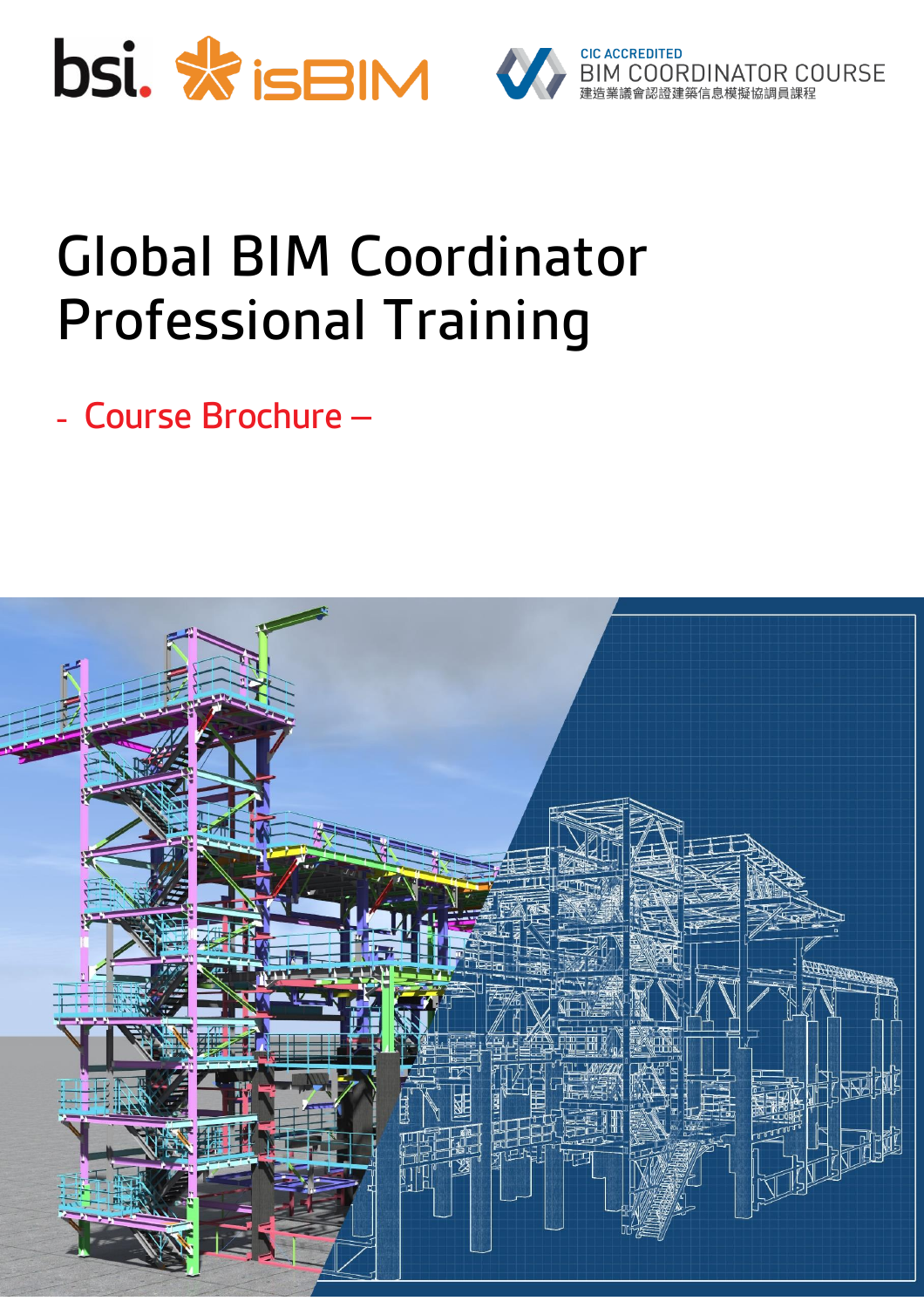



# WHAT is BIM?

BIM is revolutionizing the way the construction industry creates and cares for its assets around the world. It ensures that everyone in the supply chain; from architects, engineers, constructors and facilities management share information in a collaborative way. It is a new method of construction that delivers major benefits - most notably time and cost savings through building in a collaborative and by managing costs through the whole lifetime of a building. To facilitate the adoption of BIM BSI developed, together with construction industry experts, the UK 1192 series of standards which define BIM Level 2 published in 2013. The ISO 19650 suite of standards moves towards internationalising these standards.

Since 4 April 2016, BIM Level 2 is mandatory in a government project in UK. The use of BIM is also becoming more commonplace in other countries, such as Singapore, South Korea, Canada and China etc. In Hong Kong, BIM is being implemented in various sectors, such as BIM for Statutory Submissions in Architectural Services Department, BIM for Asset Management in Electrical and Mechanical Services Department, BIM for Utilities Design in Water Supplies Department etc.



In 2017, the HKSAR Government decreed that BIM technology must be used in the design and construction of all major government capital works projects with a project estimate of more than HK\$30 million that were scheduled to start during or after 2018, and that the use of this technology in private construction projects should also be promoted.

In addition, to ensure the healthy development of BIM in Hong Kong, Construction Industry Council (CIC), has introduced the BIM Certification and Accreditation Schemes to ascertain the competency of BIM personnel and the quality of local BIM training courses. To be eligible for certification as a CIC-Certified BIM Coordinator (CCBC), one of the requirements is the successful completion of BIM Coordinator course accredited by the CIC.

To cope with the surge in demand for BIM personnel and training needs, we are pleased to announce that BSI launches the "Global BIM Coordinator Professional Training". We aim to offer delegates a quality BIM Coordinator training with the appropriate skill levels and competency in using BIM technology at international standard.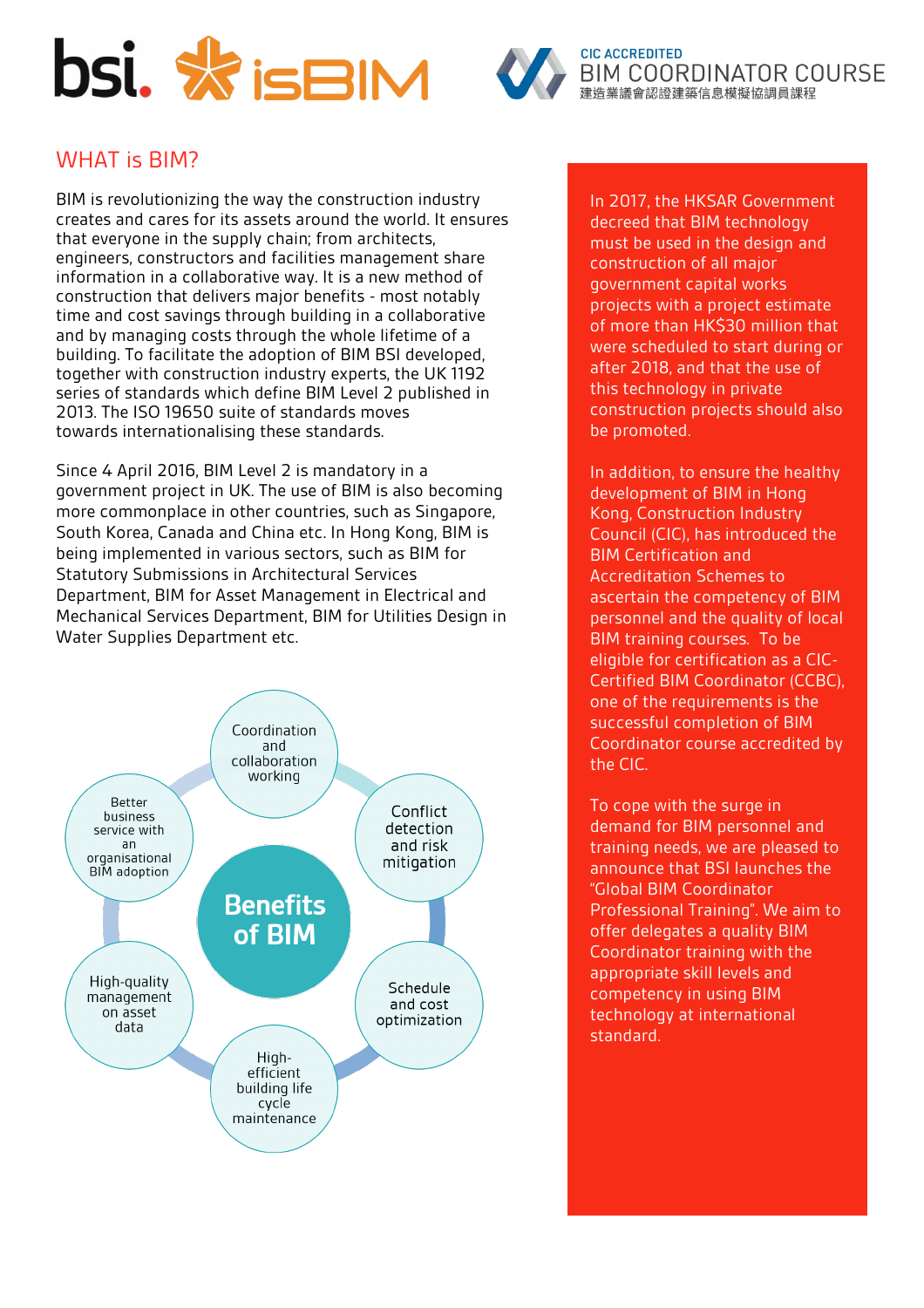



# Background of Institution

#### BSI - Source of the Standards BSI formulated PAS 1192 standard

The UK currently the region, which sees the fastest growth in the application of BIM. As one of the countries utilising BIM for many government projects at the earliest, UK not only published various regulations and relevant standards but also issued the mandatory policies in April 2016. During this course, BSI played an important role in BIM standardisation pushed by the UK government: in 2014, entrusted by the Construction Industry Council (CIC) of UK, BSI formulated PAS1192 standard.

Meanwhile, BSI also provides the construction companies globally with the standard certification services specific to the BIM competency for project delivery in design and construction stages. In 2016, BSI launched the BIM-related Kitemark. So far, the enterprises which have been certified by BSI Kitemark: Balfour Beatty Plc, BAM Ireland, BAM Construct UK Ltd, Gammon Construction Ltd, Skanska UK Plc and voestaplineMetsecPlc.

#### Admission Requirement:

#### **Qualification:**

A diploma (or equivalent) in Qualifications Framework (QF) Level 4 or above qualification accredited or

recognised by a CIC-recognised professional body in architecture, engineering, surveying, building or construction, or equivalent, as recognised by CIC, plus 3 years of full-time relevant work experience (with at least 6 months stationed in Hong Kong)

#### **Practical experience in BIM project coordination and related tasks:**

At least one year full-time relevant BIM experience in BIM projects, that able to demonstrate the applicant possessing the required levels of the Core Competencies as stipulated in the Certification of BIM Coordinators.

#### **Policies and procedures for admission**

- Completion of Application Form by internet or hardcopy formats
- Submission of relevant documents to prove the requirements as stated in Section 5.1 (Original copy is required if necessary)
- The profile of the applicant will be sent to training operations manager for approval
- Non-standard route of admission will be given to applicants who do not meet the admission requirement under special consideration of programme director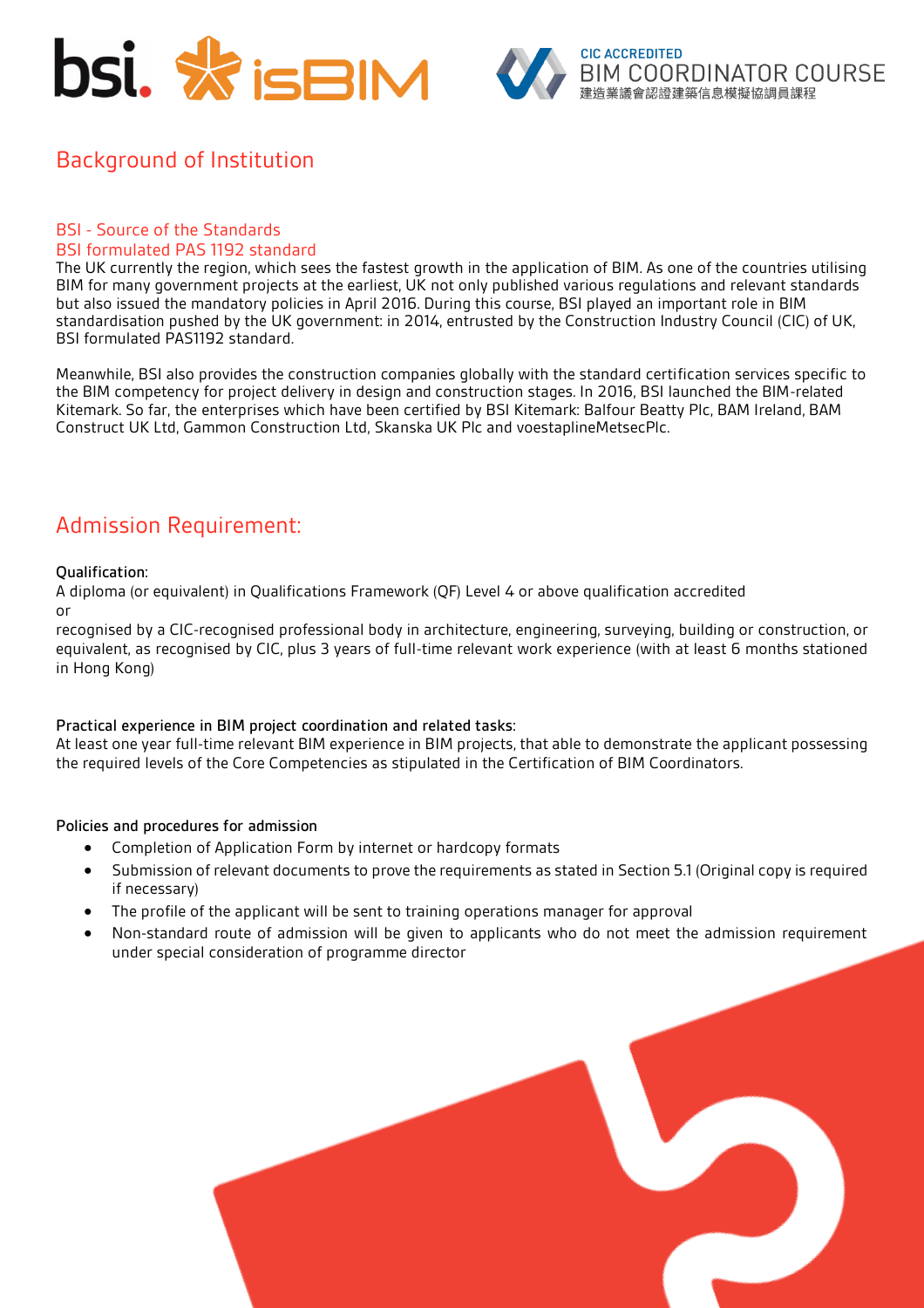



#### WHO should take this course?

It is targeted at BIM practitioners who already have relevant practical experience in BIM projects, meet the relevant academic requirement and aim to apply for CIC certified BIM Coordinators.

The training course targets, but not limited to:

- Asset, Engineering, Quality, Facility, Project, Technical Managers
- Real Estate Developers
- Civil, Mechanical and Structural Engineers
- **Architects**
- Construction Professionals
- Contractors
- **Surveyors**
- Academia and Government Authorities

From the following industries:

- Government
- Construction
- BIM Consultancy
- Building Materials
- Quantity Surveying
- Project Management
- Architecture
- Real Estate Planning and Development
- Asset Management
- Property and Facility Management
- Green Building Development and Management

#### RTTP Fund Claimable

Our Global BIM Manager Professional Training is registered under VTC Reindustrialisation and Technology Training Programme (RTTP), which is a funding scheme under the Innovation and Technology Fund that **subsidises local companies 2/3 of the training cost** to train their staff in advanced technologies, especially those related to "Industry 4.0".

The course fee is **HKD 4,000 only** (original: HKD 12,000) after RTTP reimbursement.

For details of RTTP, please refer to VTC website at [https://rttp.vtc.edu.hk/.](https://rttp.vtc.edu.hk/)

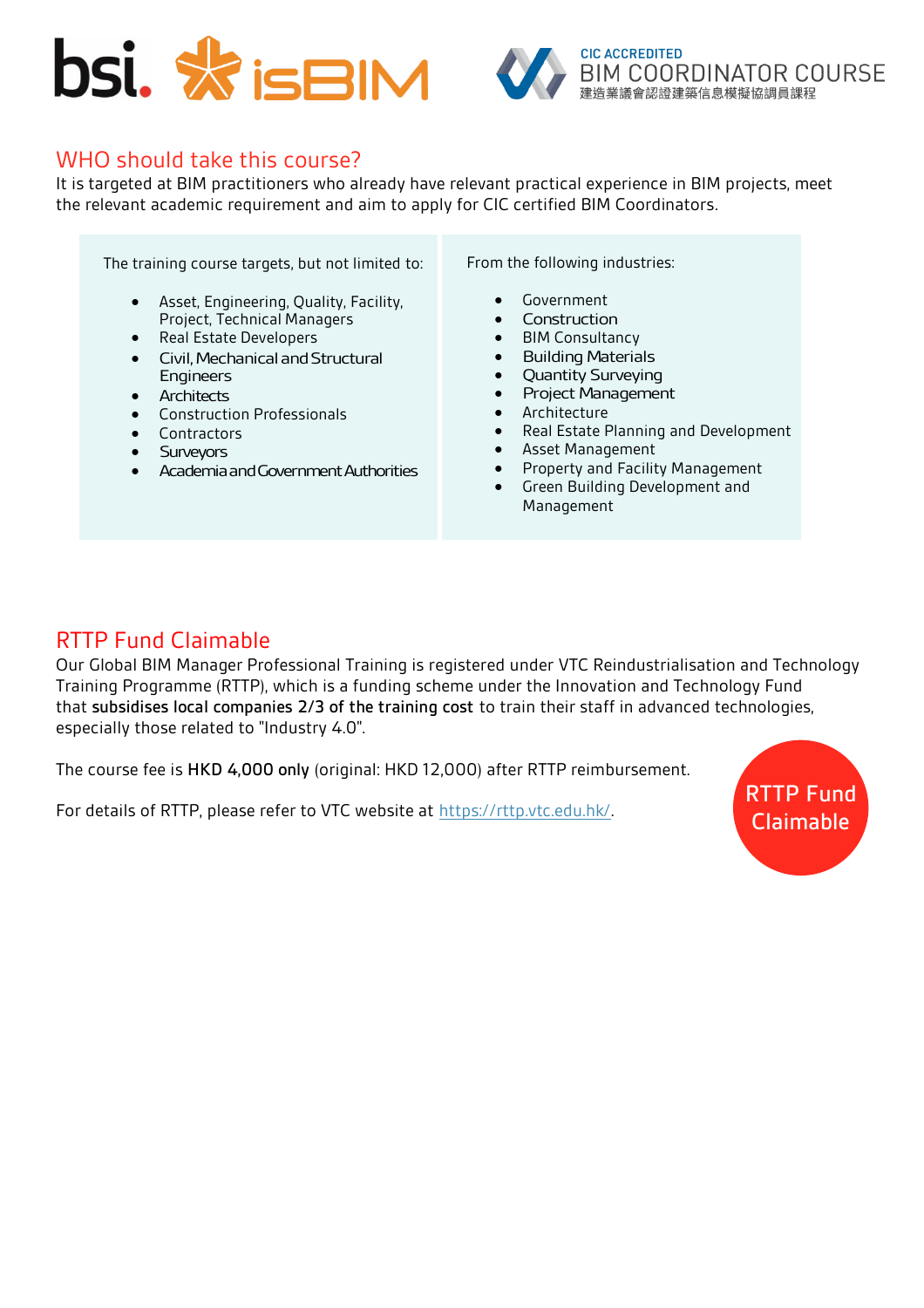



## WHAT will be taught?

# Day 1 - Introduction to BIM

| <b>BIM Concept</b><br>$\bullet$<br>• The definitions and terminology of BIM<br>Local & Global Contexts, BIM standards and<br>• The value and benefits of adopting BIM in whole project & whole estate perspective<br>quidelines<br><b>BIM Software</b><br>Challenges within existing working practices & how BIM addresses them<br><b>BIM Uses and Processes</b><br>CIC BIM Standards, Government BIM standards & resources, ISO 19650, BIM FORUM<br>$\bullet$<br>Administration of the BIM projects as a<br>LOD Specification, OpenBIM (BCF, IFC, IDM, bsDD, COBie, etc.)<br>project BIM coordinator<br>Characteristic, file format, strength and limitation, general hardware and software<br>requirements for common BIM software<br>BIM related documents such as Employer's Information Requirement (EIR), Asset<br>$\bullet$<br>Information Requirement (AIR), BIM Execution Plan (BEP) throughout the full project life- | <b>Topic</b> | How this will help you understand |
|---------------------------------------------------------------------------------------------------------------------------------------------------------------------------------------------------------------------------------------------------------------------------------------------------------------------------------------------------------------------------------------------------------------------------------------------------------------------------------------------------------------------------------------------------------------------------------------------------------------------------------------------------------------------------------------------------------------------------------------------------------------------------------------------------------------------------------------------------------------------------------------------------------------------------------|--------------|-----------------------------------|
| • Administration and maintenance of BIM models in BIM project                                                                                                                                                                                                                                                                                                                                                                                                                                                                                                                                                                                                                                                                                                                                                                                                                                                                   |              | cycle                             |

# Day 2 - Role and Responsibilities of CCBC

| Topic                                                                                                                                                        | How this will help you understand                                                                                            |
|--------------------------------------------------------------------------------------------------------------------------------------------------------------|------------------------------------------------------------------------------------------------------------------------------|
| Administration of the BIM projects as a<br>project BIM coordinator<br>Execution of BIM Uses for single and<br>multi-disciplinary coordination in BIM project | • Setup, creation and publishing of BIM models following BIM related documents such as<br>BEP or BIM standards               |
|                                                                                                                                                              | Establish and maintain data structures or links throughout the BIM processes                                                 |
|                                                                                                                                                              | Administration and maintenance of BIM models in BIM project                                                                  |
|                                                                                                                                                              | • 3D Coordination, Phase Planning (4D Modelling), Design Reviews, Drawing Production<br>directly from BIM software/ platform |

## Day 3 - Potential BIM Use 1

| Topic                                       | How this will help you understand                                        |
|---------------------------------------------|--------------------------------------------------------------------------|
| Execution of BIM Uses for single and multi- | • 3D Coordination (As stated in CIC BIM Standards Phase 1)               |
| disciplinary coordination in BIM project    | • Phase Planning (4D Modelling) (As stated in CIC BIM Standards Phase 1) |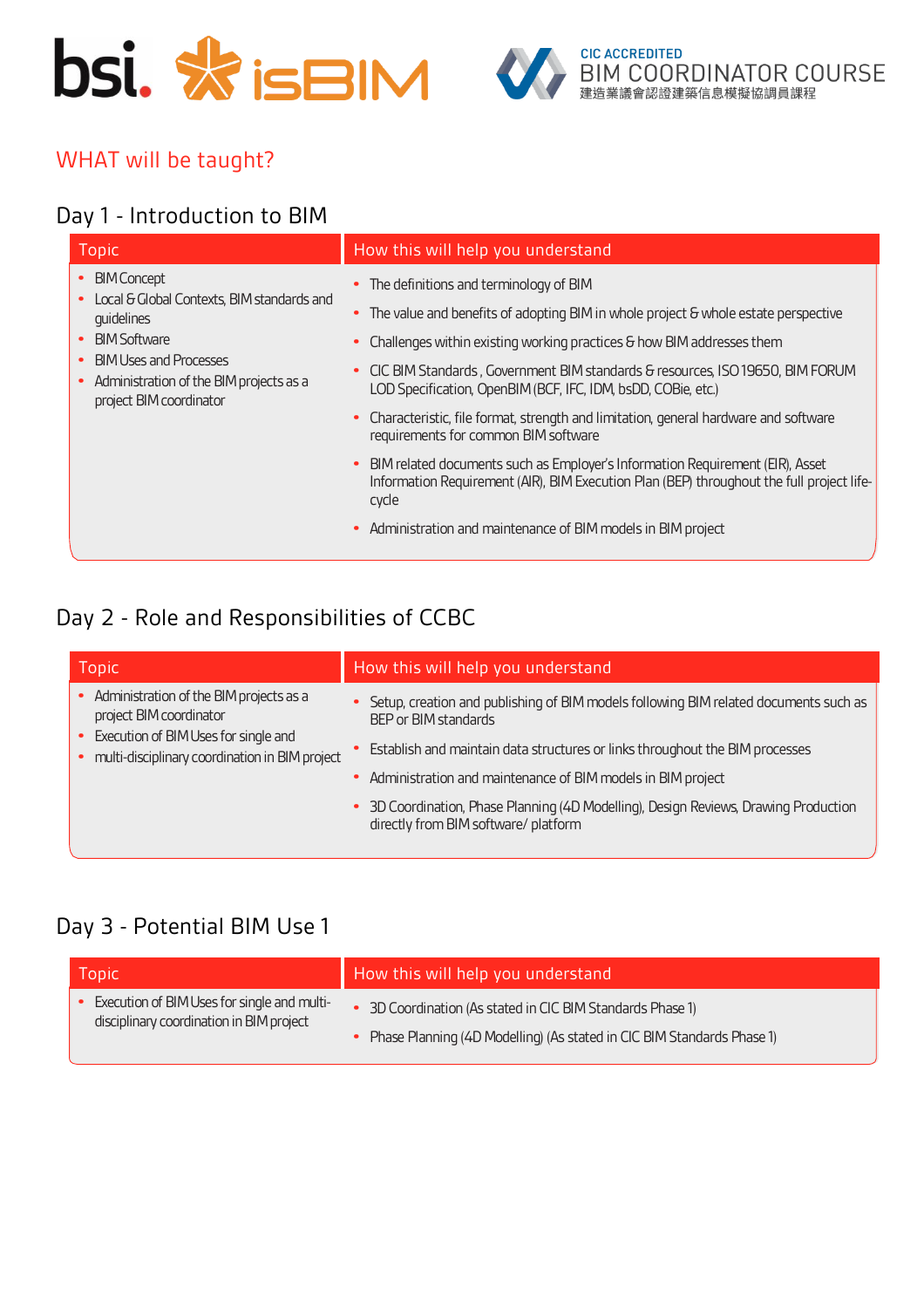



## Day 4 - Potential BIM Use 2

| Topic                                                                                   | How this will help you understand                         |
|-----------------------------------------------------------------------------------------|-----------------------------------------------------------|
| Execution of BIM Uses for single and multi-<br>disciplinary coordination in BIM project | • Design Reviews (As stated in CIC BIM Standards Phase 1) |
|                                                                                         | • Drawing Production directly from BIM software/ platform |

# Day 5 - Information Management in BIM

| <b>Topic</b>                                                                            | How this will help you understand                                                                                                      |
|-----------------------------------------------------------------------------------------|----------------------------------------------------------------------------------------------------------------------------------------|
| <b>Technologies</b><br>Assist in BIM related meetings<br>Digital Information Management | Internet & cloud, Laser scanning & photogrammetry, GIS, IoT, mobile or smart devices,<br>RFID, Programming, automation and API etc.    |
|                                                                                         | • Meeting with Lead Appointed or Appointed Party, Multidiscipline collaboration meeting,<br>Site co-ordination meeting 3D Coordination |
|                                                                                         | • Data exchange of relevant BIM software for single/ multiple discipline(s) collaboration                                              |
|                                                                                         | • Limitation of data exchange in BIM Key personnel in relation to BIM and roles and<br>responsibilities                                |
|                                                                                         | Establish and maintain data structures or links within the BIM software/ platform<br>protocol                                          |
|                                                                                         |                                                                                                                                        |

# Day 6 - CDE in BIM

| <b>Topic</b>                                                                                 | How this will help you understand                                                                                                                                                                                                                                    |
|----------------------------------------------------------------------------------------------|----------------------------------------------------------------------------------------------------------------------------------------------------------------------------------------------------------------------------------------------------------------------|
| • Common Data Environment (CDE)<br>Data Quality Control & Assurance across<br>various stages | • Overview of CDE and common CDE platform<br>Administration and maintenance of CED including relevant project information standards<br>$\bullet$<br>and project information management methods and procedures<br>Limitation of CDE<br>$\bullet$<br>• System Checking |

# Day 7 - QC & QA of Data in BIM

| <b>Topic</b>                                              | How this will help you understand                                                                     |
|-----------------------------------------------------------|-------------------------------------------------------------------------------------------------------|
| Data Quality Control & Assurance across<br>various stages | Model audit                                                                                           |
|                                                           | • Model checking including Clash avoidance strategies and Clash detection resolution<br>methodologies |
|                                                           | Audit reporting Overview of common CDE platform                                                       |
|                                                           |                                                                                                       |
|                                                           |                                                                                                       |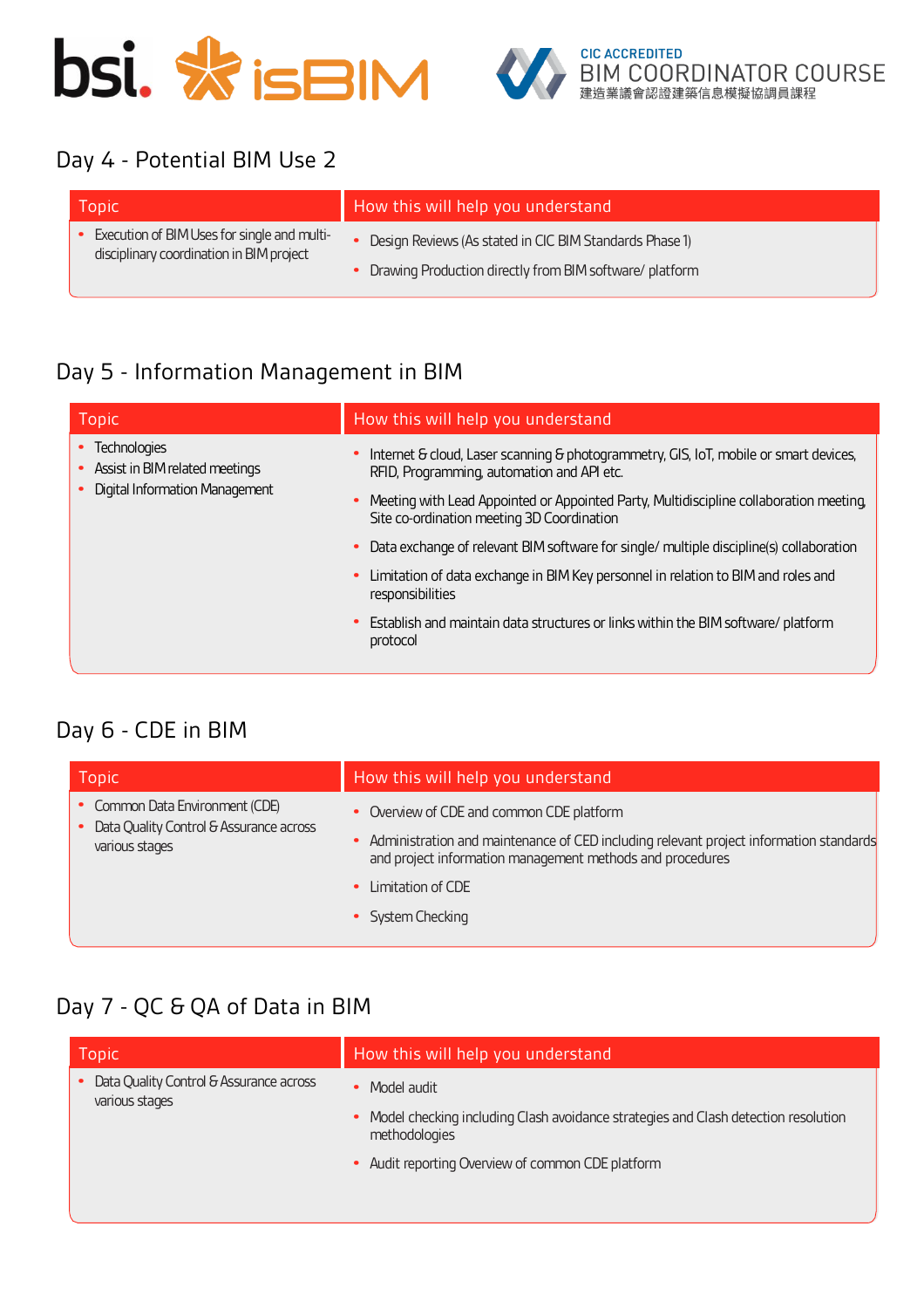



# Programme Director



**Ir. Stephen Yu** Operations, Compliance & Risk Director, British Standards Institution

Stephen is a Chartered Engineer in gas and mechanical discipline, Engineering Council (UK), Registered Professional Engineer (Hong Kong Engineers Registration Board), IRCA QMS Lead Auditor, CCAA QMS Lead Auditor, IMS Lead Auditor of ISO 10002, ISO 9001, ISO 14001, ISO 45001 & ISO 50001 and GHG Verifier.

Currently, Stephen is the Operations, Compliance & Risk Director of BSI Hong Kong. He has over 24 years experience in compliance audit and training for multi-national corporations, domestic companies, government organizations, NGOs and SMEs in their Quality, Environmental, Occupational Health & Safety, Green House Gases (GHG) and energy management certification projects.

Stephen is also scheme qualifier for PAS 55 / ISO 55001 (Asset Management) executing and implementing the scheme manual and assessment criteria including training up BSI assessors at Asia region.

#### External Reviewer



**Mr. LOW, Hon Wah** MSc, F.PFM, FHKIS, FRICS, MHKCS, MHKIBIM, RPS(QS/PFM)

Mr Low has over 40 years working experience in the construction field. The services scope covers all round development stages, including early feasibility studies and planning, consultants and contractors appointments, contracts management and construction of various types of new projects; repairs and maintenance, alterations, additions and improvements, demolition and disposals of existing buildings. Nature of projects handled includes commercial, residential and academic buildings; high risk laboratories, auditorium, hostels and hotel.

For all the projects, Mr Low has to work closely with various different Government departments, users, design consultants, contractors, associated suppliers, etc. With these wide and extensive working experiences, Mr Low has been equipped with sound knowledge and competing edge in managing facilities design, planning and contracts management for both new build and built-assets.

Since 1985, Mr Low has been offering visiting lectureship for Higher Education Institutions in facility management, quantity surveying, contracts administration, services level agreement and related subjects, and have organised / delivered various conferences/ courses regarding FM and BIM. In the recent years, Mr Low has been promoting the use of BIM to enable efficient and effective information sharing and communications at various stages of the entire asset life cycle.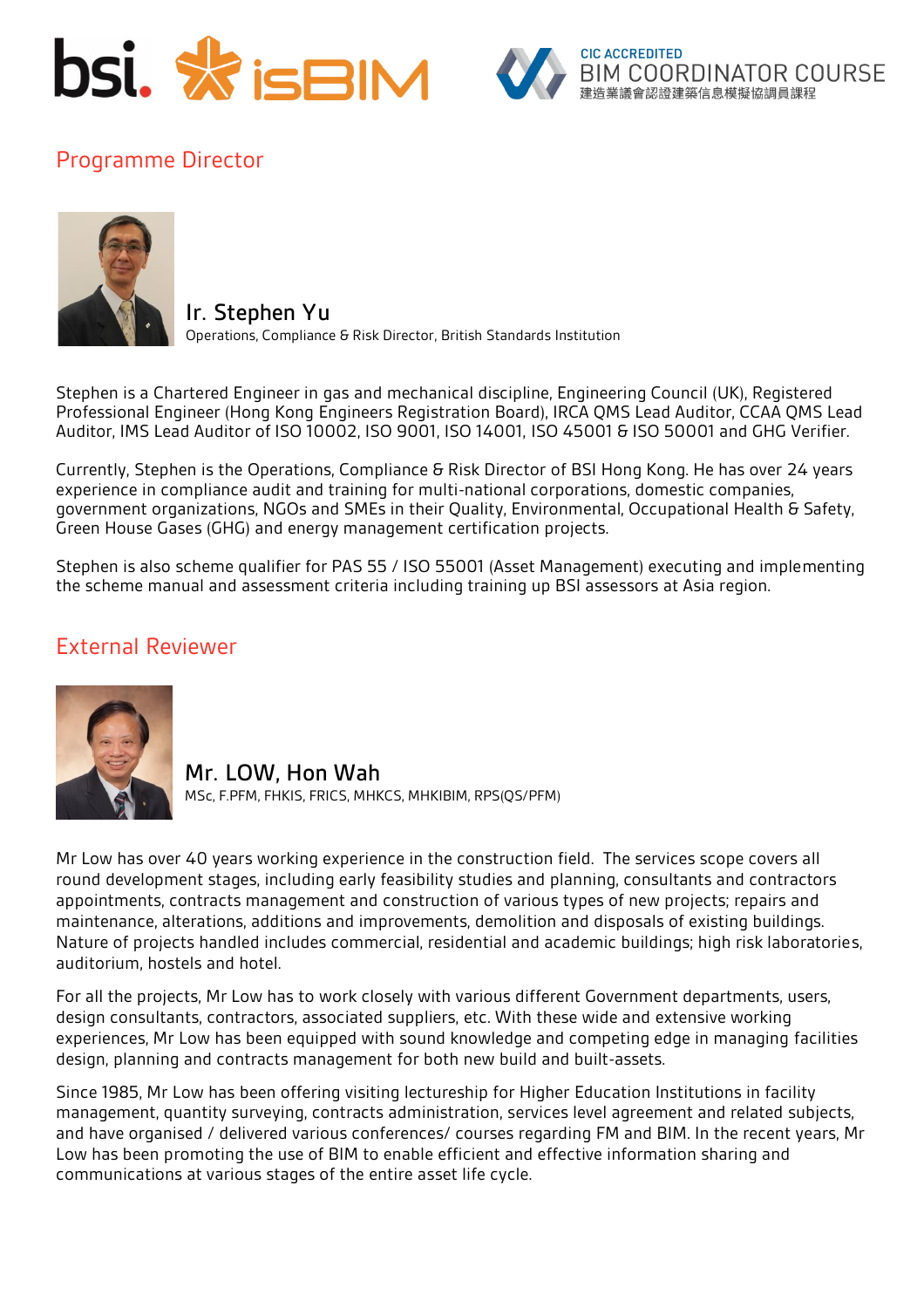



## Instructor teams



#### **Rebecca De Cicco**

BIM Tutor, British Standards Institution Fellow of the Chartered Institute of Building Chairlady of "Women in BIM"

Rebecca supports Building Smart globally, sits on the Autodesk Developer Network and Expert Elite groups and works with the UK BIM Alliance and BIM Regions to help industry upskill. She is a strong advocate for diversity (Chairlady of "Women in BIM") and works with higher education by tutoring and lecturing both undergraduate and postgraduate students in BIM and construction management.

She is also a fellow of the CIOB and offers support and training to institutions in the BIM space. Having a keen interest in BIM and the drive toward implementing BIM in the UK, she was invited to join a number of leading industry groups such as the BIM Task Group and Building Smart.



**Mr Freddy Soh**  Client Manager, British Standards Institution

A background in mechanical engineering and Environmental health and safety has supported Freddy's role as corporate Environmental Health and Safety lead with Heraeus materials Asia Pacific, involved with communication and execution of corporate EHS strategy.

As a Singapore certified management system and environmental health & safety consultant at Neville Clarke also brought new insight working with Government bodies and Industry leaders from manufacturing, construction to petrol chemical.

The 18+ years of experience has helped developed a systematic and structured approach to work and problem solving. Freddy is also a registered workplace safety auditor, Fire Safety Manager and IRCA QMS auditor.

The relevant areas of training and audit covers ISO 9001 Quality, ISO 14001 Environment, ISO 45001 Health & Safety ISO 50001 Energy Management System, ISO 41001 Facilities Management, Corporate Social Responsibility (CSR), ISO22301 Business Continuity and Risk Management, BIM level 2 etc.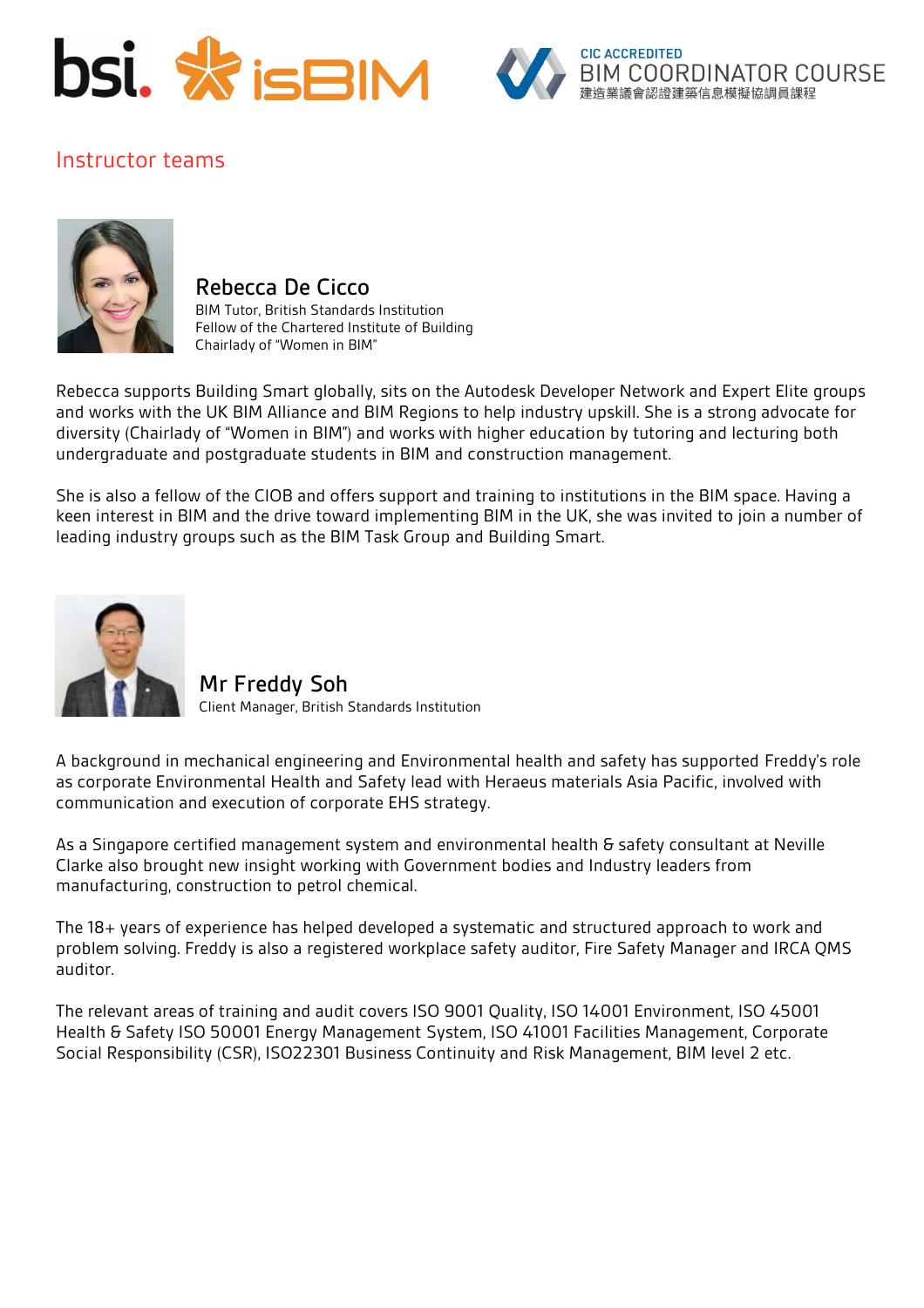





**Dr. Alaric Kuo** Client Manager, British Standards Institution

Alaric is a passionate BIM champion in Taiwan's social network. He created first BIM information news Facebook page in 2010, and actively participated in Taiwan Building Information Modeling Association (TBIMA) since 2012. Alaric is Director and Vice Secretary in the 5th Director Board of TBIMA. Alaric not only had rich experiences in teaching and lecturing, but also had numerous publications including research papers in prestigious conference and journal, blog post, magazine article, and textbook chapter. With the passion in disseminating BIM knowledge, he organized over 100 BIM events ranging from study group seminar to national conference.

Alaric is the member of Taiwan BIM Task Group to support the local adaption of ISO 19650 series. The members of Taiwan BIM Task Group including NTU BIM center, TCRI, TABC and TBIMA are the most prestigious organization in Taiwan BIM development.



**Mr Anthony Lam** Director, isBIM Limited MBSHK, MHKIBIM, HKITJC, CCBM

Anthony Lam has over ten years of experience in BIM implementation and eight years of tutor experience. Since 2006, Anthony has involved in various projects such as BIM Project management and 4D simulations. He is a CIC-Certified BIM Manager, a professional member of Hong Kong Institute of Building Information Modeling (HKIBIM), an authorised BIM design/ Coordination Manager of the China Real Estate Association and a certificated BIM Engineer authorised by Autodesk.

In 2011, he has obtained the Autodesk Professional Certificate Revit Architecture 2011. Throughout his career in BIM implementation, Anthony has been sharing his professional experiences with companies such as AECOM, the Mott MacDonald Group, Hong Kong Housing Authority, CRC Construction, Arup Group Limited, Hsin Chong Group Holdings Limited, etc.

**Training experience:** Hong Kong Housing Authority, Hsin Chong Construction, Swire Properties, China State Construction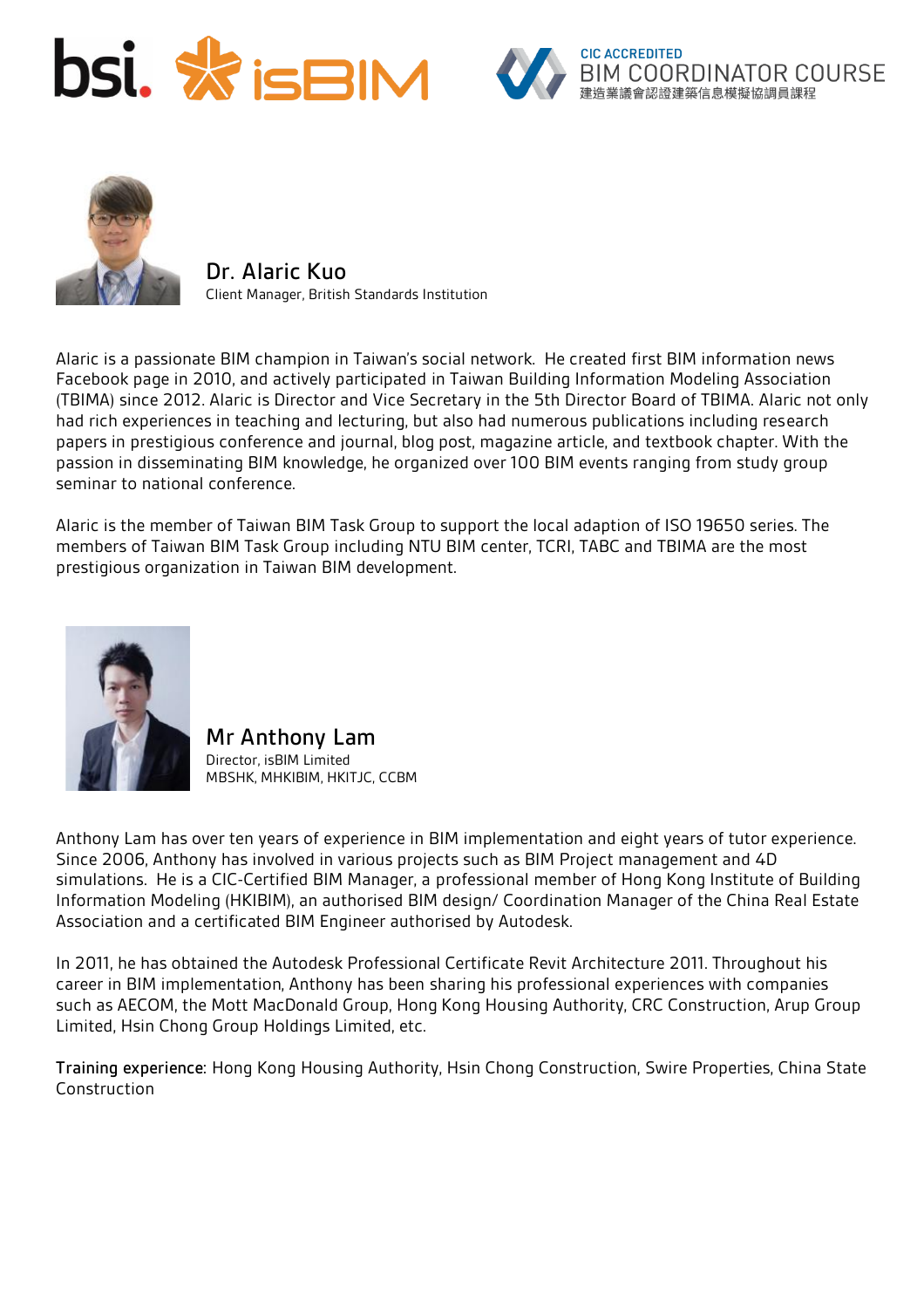





**Mr Max Law** Associate Director, isBIM Limited MBSHK, MHKIBIM, CCBM, HKITJC

Max Law has over nine years of experience in BIM Project management and coordinationand seven years of tutor experience. He has obtained bachelor degree in Building Engineering from The Hong Kong Polytechnic University and is specialised in E&M services coordination and project management. He is a CIC-Certified BIM Manager, a professional member of Hong Kong Institute of Building Information Modelling (HKIBIM). Max has been participating in numerous large-scale projects in the last nine years, for instance, the MTR railway development in Kai Tak, the Hong Kong Science Park Phase 3 development, etc.

Throughout his career in BIM implementation, Max has been sharing his professional experiences on different projects and training sections with companies such as Chun Wo Development Holdings Limited, Hsin Chong Group Holdings Limited, the Hong Kong Housing Authority, Paul Y Engineering, etc.

**Training experience:** AD+RG Architecture Design and Research Group, Wheelock Properties, HangLung Properties, Penta-Ocean Construction



**Mr Pierre Lin** Associate Director, isBIM Limited MBSHK, MHKIBIM, CCBM, HKITJC

Pierre Lin has over eight years of experience in BIM Project management and coordination since 2011 and six years of tutor experience. He has obtained a bachelor degree in Mechanical Engineering from the Hong Kong University of Science and Technology Pierre and is specialised in E&M services coordination and project management. He is a CIC-Certified BIM Manager, a professional member of Hong Kong Institute of Building Information Modelling (HKIBIM).

Pierre has been participating in numerous large-scale projects in the past eight years and they are the MTR railway development in Kai Tak, development at Hong Kong Science Park Phase 3, etc. Throughout his career in BIM implementation, Pierre has been sharing his professional experiences on different projects and training sections with companies such as Chun Wo Development Holdings Limited, Hsin Chong Group Holdings Limited, Hong Kong Housing Authority and Paul Y Engineering, etc.

**Training experience:** Hong Kong Housing Authority, Hsin Chong Construction, LWK +Partners, Shangri-La Group